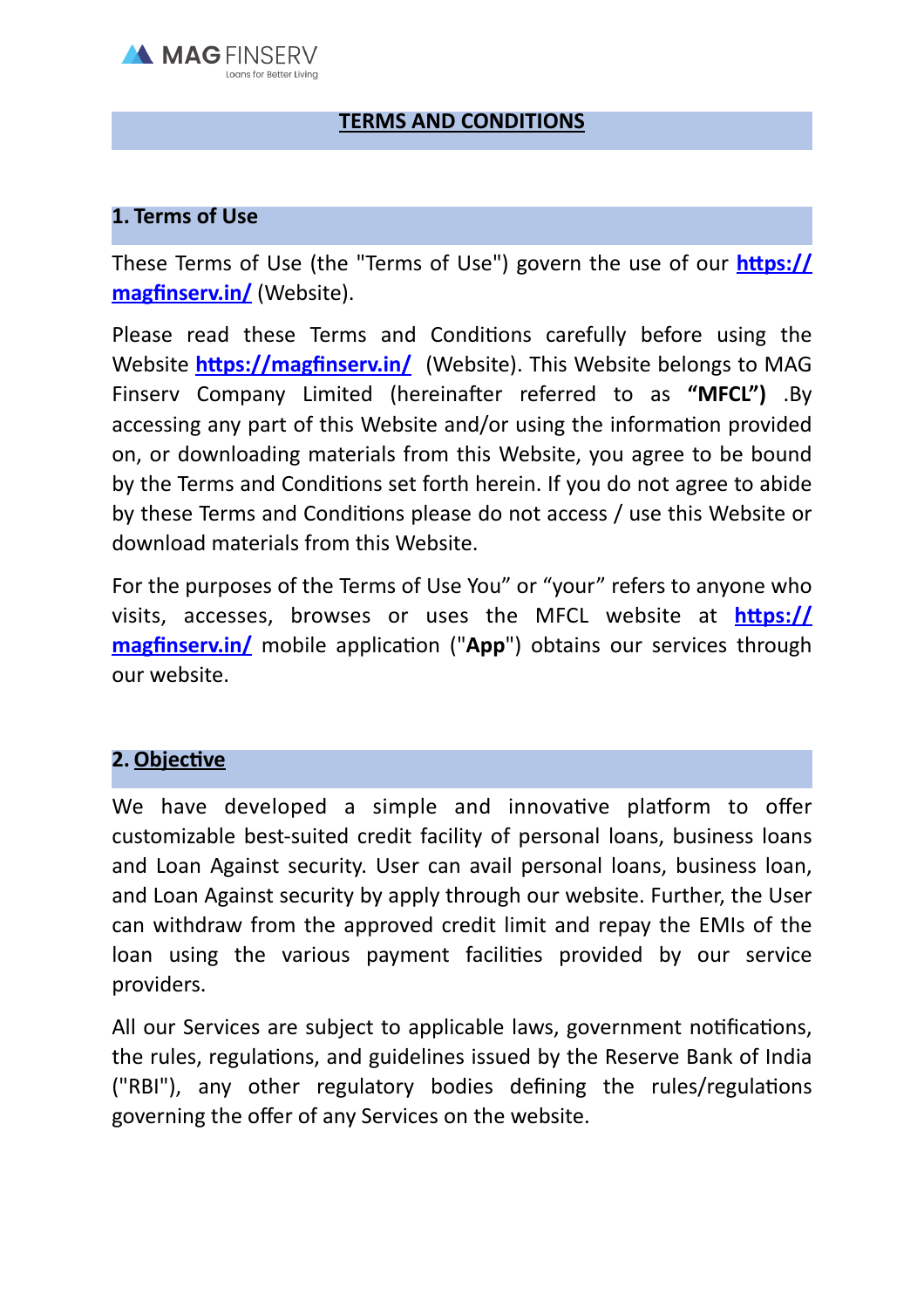# **3. Limited License**

We grant you a non-exclusive, non-transferable, limited right of access to this Website. You are not permitted to archive or retain any information or content herein in any form without our prior written permission. This limited right to access the Website terminates automatically, without notice to you, if you breach any of the Terms and Conditions mentioned herein.

You agree not to use this Website for any illegal purpose or in any manner inconsistent with these Terms and Conditions. You agree not to use, transfer, distribute or dispose of any information contained in the Website in any manner that could compete with the business of MFCL or otherwise compromise or imperil the interests of MFCL. You acknowledge that the Website has been developed, compiled, prepared, revised, selected and arranged by MFCL and others (including certain other information sources) through the application of methods and standards of judgment developed and applied through the expenditure of substantial time, effort and money and constitutes valuable intellectual property and may also include trade secrets of MFCL and such others. You agree to protect the proprietary rights of MFCL and all others having rights in the Website or its content during and after the term of this agreement and to comply with all reasonable written requests made by MFCL or others, to protect their and others' contractual, statutory and common law rights in the Website. You agree to notify MFCL in writing, promptly upon becoming aware of any unauthorized access or use of the Website by any party or of any claim that the Website infringes upon any copyright, trademark or other contractual, statutory or common law rights. You further acknowledge that all the intellectual property in the Website continues to vest with MFCL.

We reserve the right to deny you, at our sole and absolute discretion, access to the Website, including any portion thereof without any prior notice.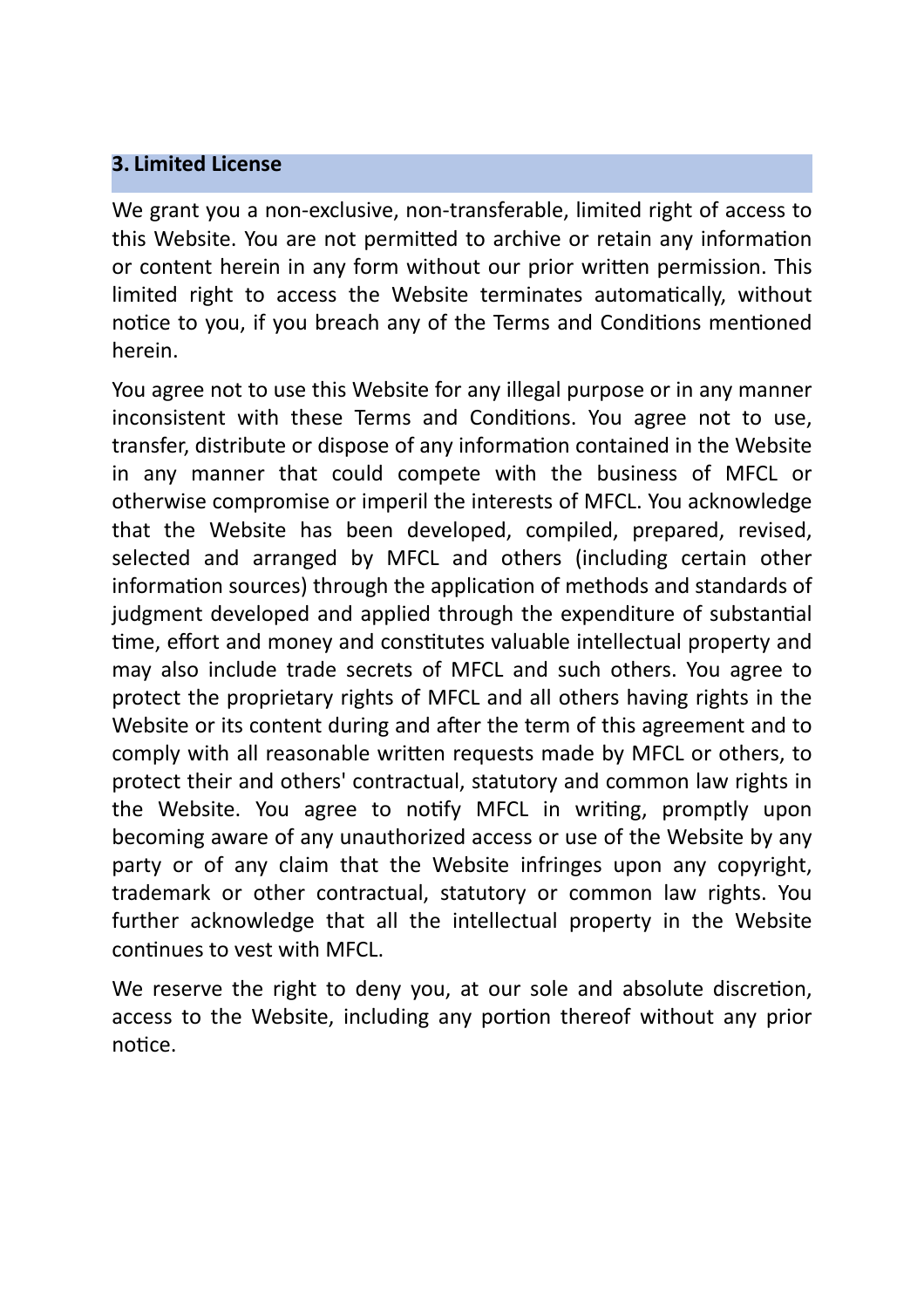

## **4. Eligibility:**

You represent and warrant that you are competent and eligible to enter into a legally binding agreement and be bound by these T&Cs. You shall not access and use the Platform or avail our Services if you are not competent to contract under the applicable laws, rules and regulations.

For accessing the platform and availing its Services, you, as a User, further represent that you are an Indian national having tax residency in India. You also represent and assure that you are not a tax resident of any other country

We maintain the right to render Services to only those users who are  $- a$ ) competent to enter into legally binding contracts, b) have made the representations as provided above, c) and also qualify under the internal policy(ies) for the same determined solely by us from time to time. We shall have the sole right to change, modify, add or remove, in whole or in part, its internal policy(ies), in relation to the provision of the Services at any time without any prior written notice or intimation to the Users. Further, we shall have the right to not entertain any requests in relation to the same, from the Users towards such Services without assigning any reason.

We shall have the right to deny or not allow to open MFCL user Account If the information provided by you does not, in our sole discretion, amount to reliable information or appears to be fraudulent.

We shall have the right to terminate MFCL user Account If we discover any deficiency in the information provided by you at a later date, please note that we may add further verification procedures in the future, whereby you may be required to provide us with more information.

### **5. Service providers**

We may employ third-party service providers and individuals due to the following reasons:

1. To facilitate our Service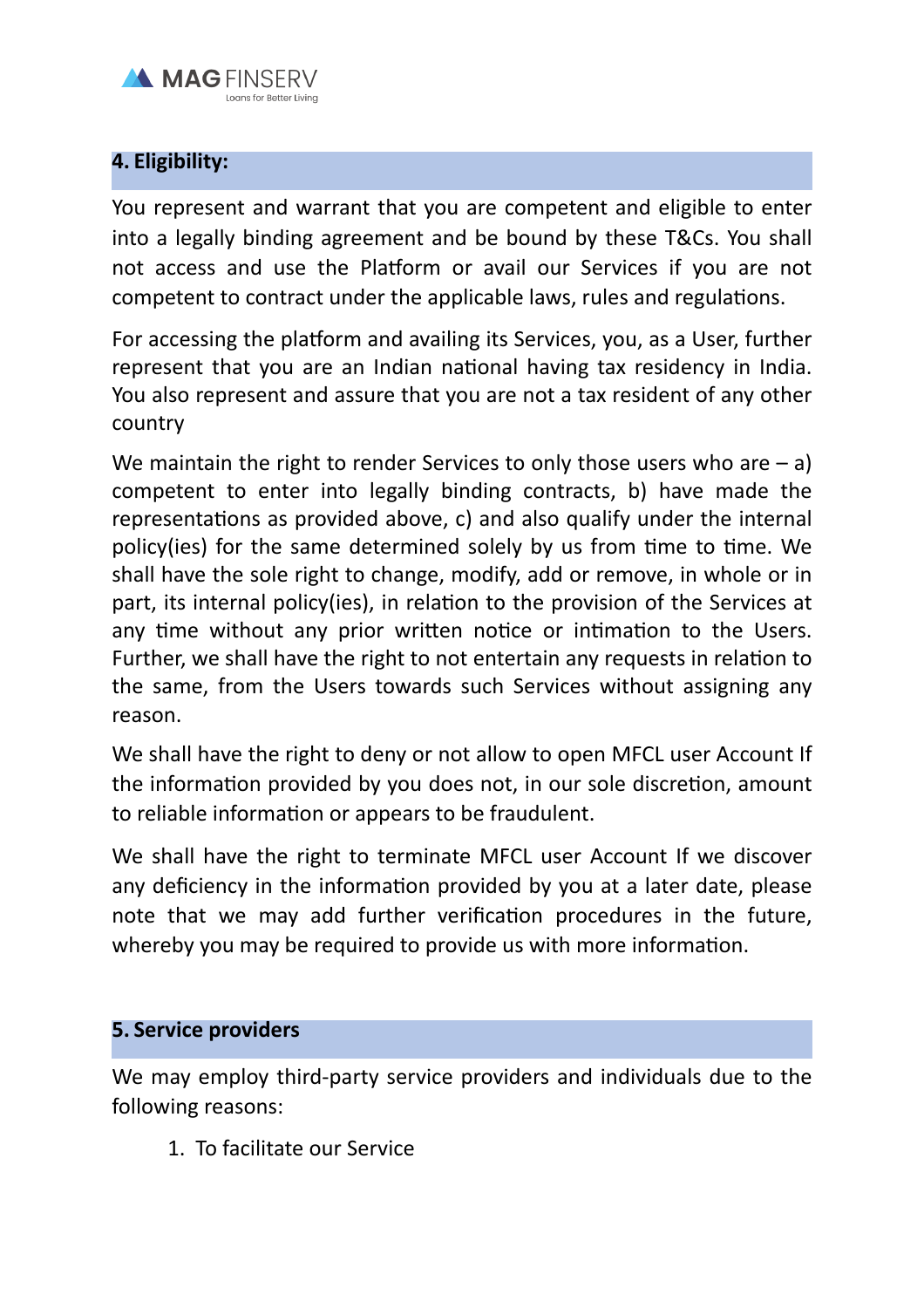

- 2. To facilitate payment-related services.
- 3. To provide the Service on our behalf;
- 4. To perform Service-related services; or
- 5. To assist us in analyzing how our Service is used.

You acknowledge that the third-party service provider/agent/agencies will have access to your personal information on a need basis to assist us in rendering Service, and the service providers are restricted from using the same for any other reason. The third-party service providers are obligated not to disclose or use the information for any other purpose.

# **6. Representations, warranties and undertaking**

The information and data contained in the platform do not constitute an offer to buy or sell or solicitation of an offer to buy or sell any Services in any jurisdiction other than India.

**MFCL** does not make any warranty that the contents of the Website are free from infection by viruses or anything else which has contaminating or destructive properties and shall have no liability in respect thereof, to any users of this Website.

The information on this Website is updated periodically. MFCL gives no warranties (whether expressed or implied) or recommendations, as to the quality, accuracy, efficacy, completeness, performance, fitness for a particular purpose of this Website or any of its contents. The content of this Website does not constitute an express or deemed opinion or an expert view. Any decisions will be based solely on your own evaluation and neither MFCL or its representatives nor any third party shall be liable for any loss or damage of any kind whatsoever, caused by your reliance on the information obtained through this Website. We reserve the right to change the contents of this Website at any time without notice.

You acknowledge and agree that MFCL is entitled to remove any/all the information on the platform that is in contravention of these T&Cs.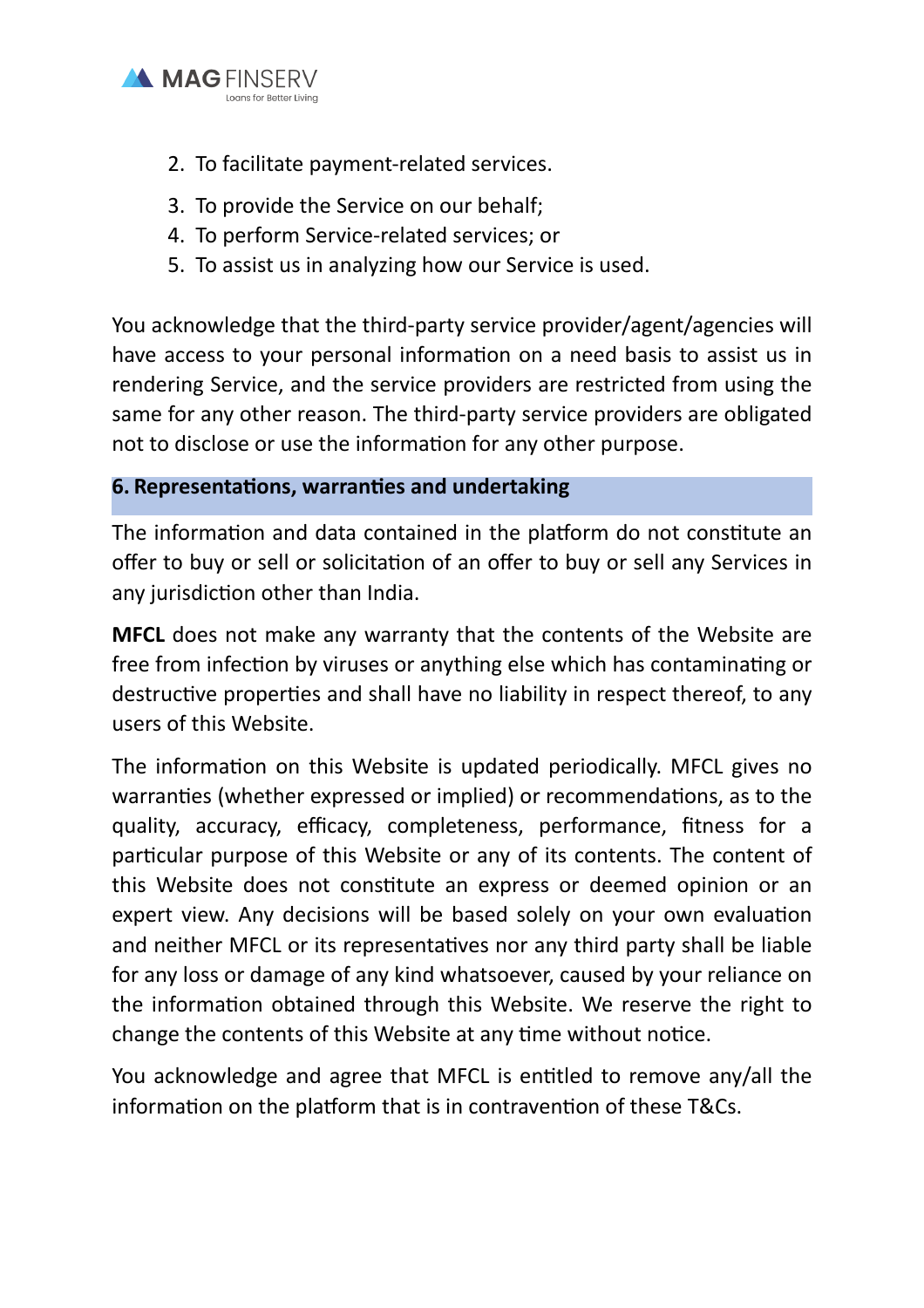

You hereby authorize MFCL, to make any inquiries with any other finance company/bank/registered credit bureau regarding your credit history with them, in connection with the Services under these T&Cs.

Any opinions, advice, statements, services, offers, or other information or content expressed or made available by third parties, if any, are those of the respective parties and not necessarily those of MFCL. The Website may contain links to other Websites, web-pages and services also operated by other persons / entities / companies (other sites), and your use of such other sites is also subject to the terms and conditions and other terms and guidelines, if any, contained within such other sites. MFCL disclaims all liability for the content and/or materials available on such other sites.

You understand that MFCL does not provide any warranties for its Services and shall not be made liable for any claims made by you or any third party. In this regard, you undertake to accept and be solely liable for the Services availed by you from MFCL. You further undertake to indemnify and hold harmless MFCL, its affiliates, and their respective directors, officers, employees, agents and representatives against all damages suffered or losses incurred by MFCL arising due to any act, omission, or claim initiated by you or any third party in relation to the Services availed by you or in case of breach of these T&Cs or any warranty by you.

#### **7. Collection of information and Evidence of transaction with customers**

In the course of availing Services, you authorize MFCL, directly or through third parties, to make any inquiries we consider necessary to validate your identity and to collect information about you in accordance with these T&Cs or our Privacy Policy or in accordance with applicable law. This may include asking you for further information that will allow us to reasonably identify you, requiring you to take steps to confirm ownership of your email address or financial instruments, or verifying your information against third-party databases or through other sources. You may also be required to provide documents to help us validate your identity. In the event MFCL is unable to obtain or verify your information, MFCL reserves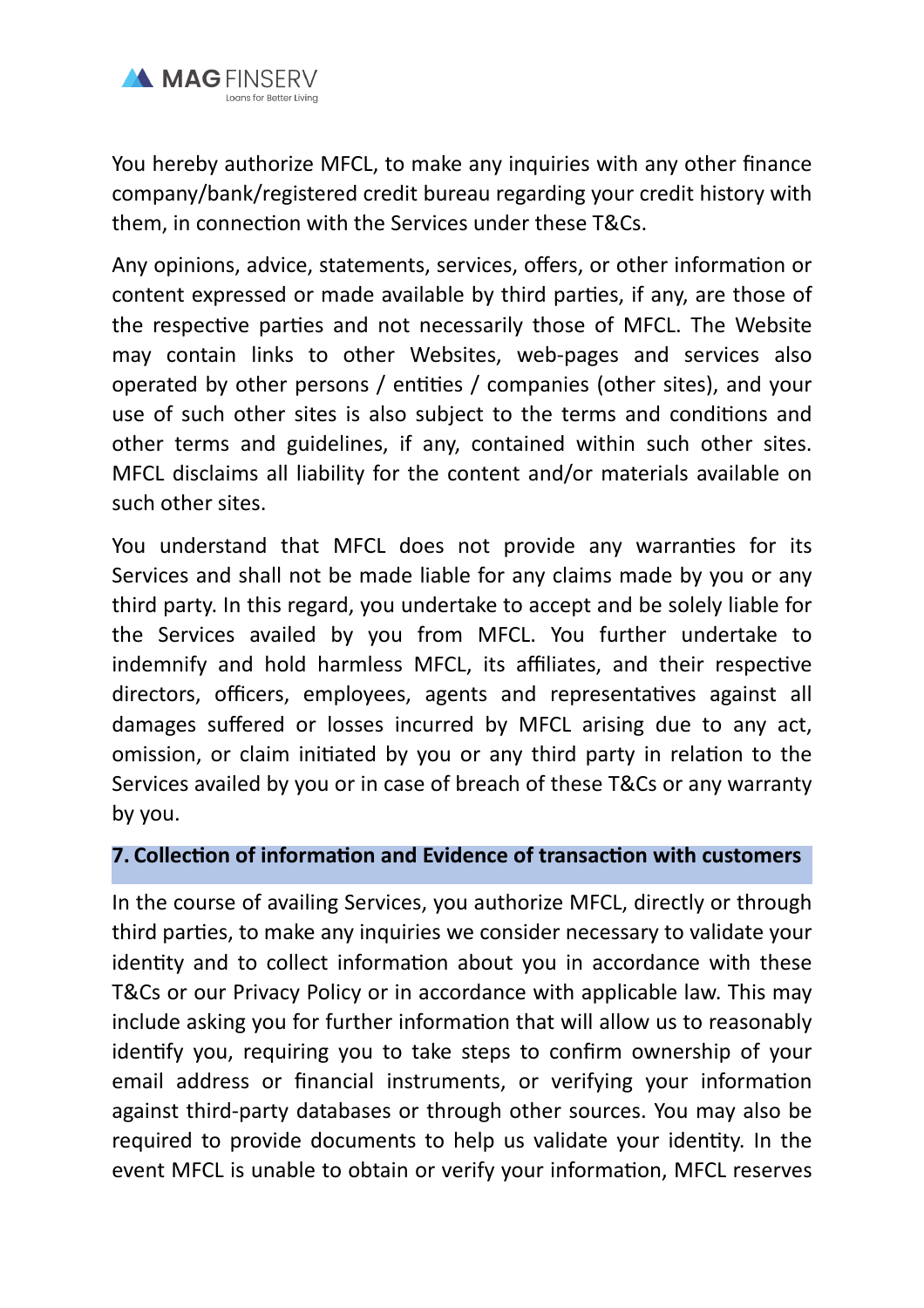

the right to close, suspend, or limit access to your Account and/or the Services rendered. By availing of the Services, you also consent to enable MFCL to validate your identity and to collect information about you in accordance with these T&Cs and our Privacy Policy.

You also provide your consent to MFCL to use and share the information provided by you in connection with the Services. You also agree and consent to MFCL to assess the information, based on your usage of the Platform.

You agree to provide only true, accurate, current, and complete information about yourself, and you agree not to misrepresent your identity or your account information in the course of availing Services. You further agree to keep your Account information up to date and accurate.

You agree to provide Financial SMSs, contacts, location data, installed applications, storage and such other device data of yourself in the course of availing Services

In respect of any transactions which may be permitted by MFCL from time to time, MFCL's own records of such transactions, maintained through computer systems or otherwise, shall be accepted as conclusive and binding for all purposes. More particularly, the record of MFCL generated by the transaction(s), including the recording of the time of the transaction(s), shall be conclusive proof of the genuineness and accuracy of such transactions.

### **8. Limitation of liability**

In no event shall we be liable for any direct, indirect, punitive, incidental, special or consequential damages or for any damages whatsoever including, without limitation, damages for loss due to use, data or profits, arising out of or in any way connected with the access, use or performance of this website functions and features or for interruptions, delay, etc., even if we were advised of the possibility of damages resulting from the cost of getting substitute facilities on the website, any products, data, information or services purchased or obtained or messages received or transactions entered into through or from the platform, unauthorized